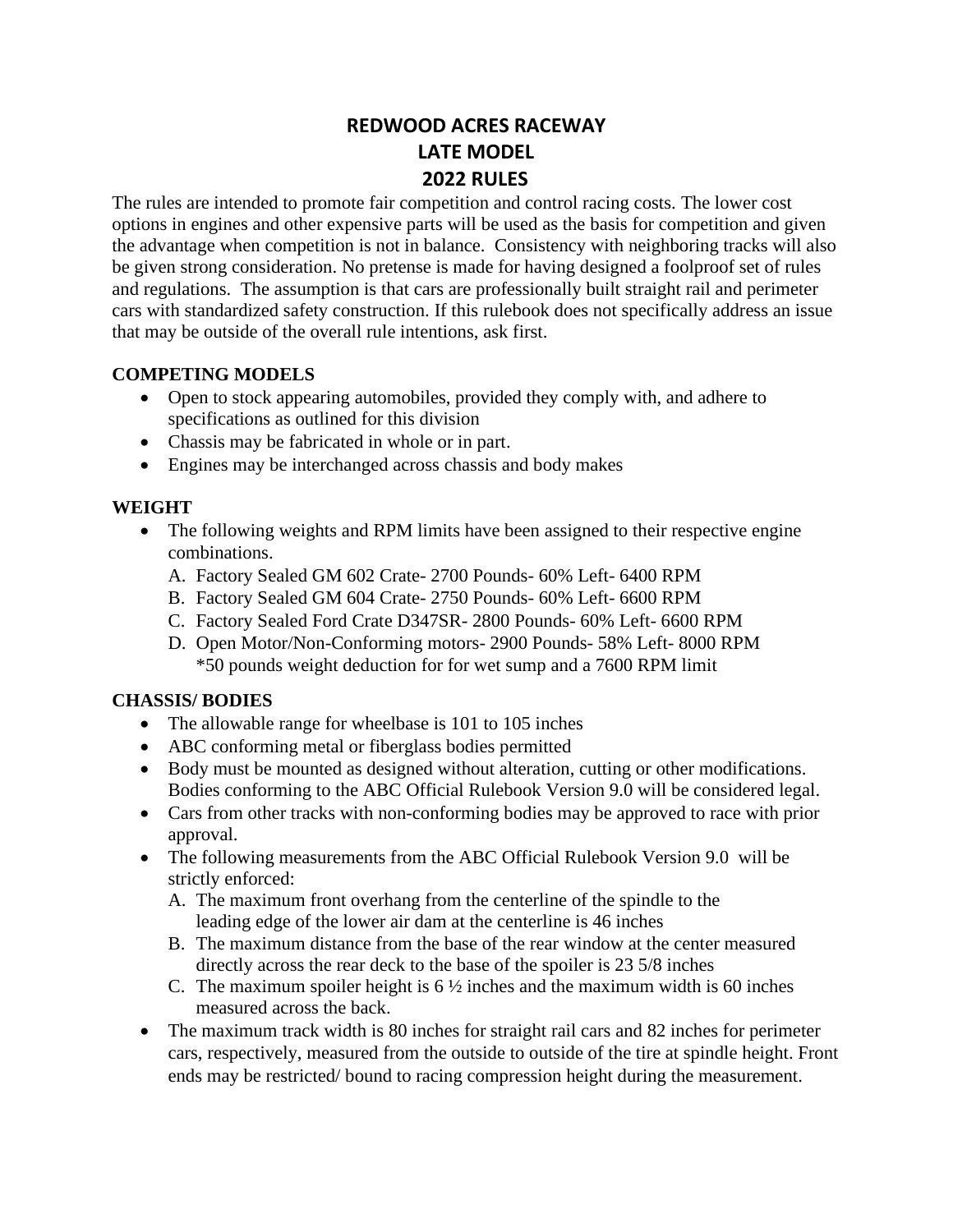### **DRIVETRAIN**

- Transmissions must have functional forward and reverse gears
- Must have a starter in working order
- Must have a working clutch
- Drive shafts must be steel or aluminum and have two drive shaft hoops; front and rear.

### **WINDOW NET**

- Window net is mandatory on the driver's side.
- Recommended minimum window net size will be  $22^{\prime\prime} \times 16^{\prime\prime}$  of  $\frac{3}{4}^{\prime\prime}$  rib type nylon material.
- Window net tabs must be welded to the roll cage, with a steel rod run through the net for mounting. The net must latch at the top and the latch must be accessible to safety officials. No plastic fasteners allowed.

#### **SUSPENSION**

• No suspension part, including sway bars, track bars, shocks or weight jacks, may be adjustable by the driver from within the driver's compartment.

#### **BRAKES**

• Must have working brakes on all four wheel

#### **ELECTRICAL**

- A master on/off battery switch must be located on the roll bar directly behind the driver's seat or in the center of the dashboard that is accessible from the outside of the car.
- No traction control devices of any kind.

# **TRANSPONDERS**

- Must be located 13' ( $\pm$  1") from the tip of the front nose of the car with a clear sight of the track surface (sheet metal will degrade the signal).
- If the bumper-to-transponder distance changes for any reason (like damage, repair, or modification), either the front nose or the transponder mount must be adjusted to reestablish that distance before every event.

#### **WHEELS AND TIRES**

- 10" racing wheel, steel or aluminum.
- RAR approved tire is an American Racer EC84
- Tires must be purchased from Redwood Acres Raceway on day of race.

#### **ENGINES**

- Engine block must be cast iron conventional V-8
- Must be pushrod style
- Maximum of 2 valves per cylinder

# **CARBURETION**

• Any single 4150 style carburetor permitted.